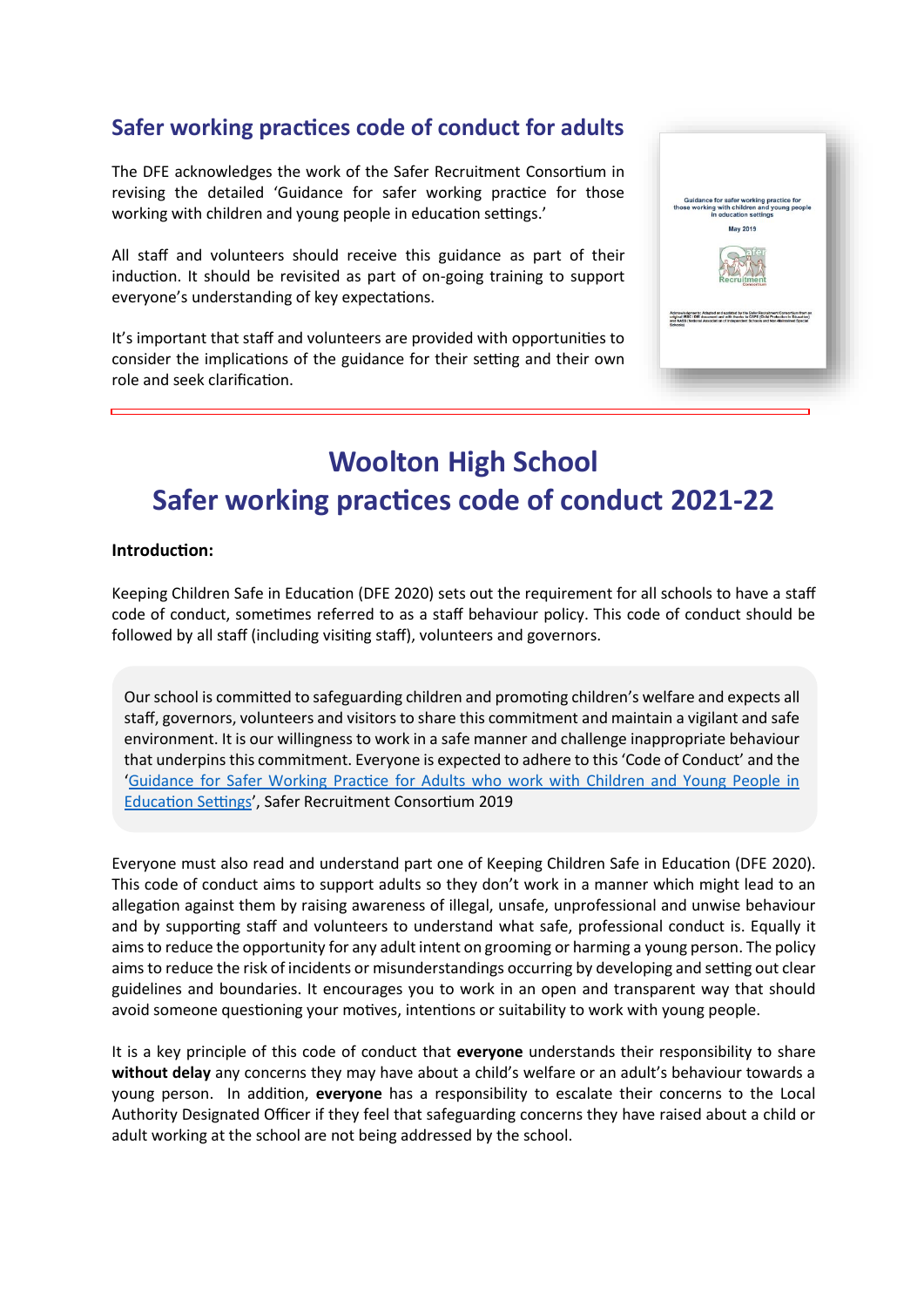# **Code of Conduct:**

Our school will create a culture of openness, transparency, trust and support where all members of the school community feel empowered to share relevant information about themselves or someone else.

- Staff are responsible for their own actions and behaviour and should avoid any conduct which would lead any reasonable person to question their motivation and intentions.
- If you have any concerns that a child is being harmed, abused or neglected you **must share your concerns immediately** both verbally and in writing with the school's Designated Safeguarding Lead, Deputy Designated Safeguarding Lead or another member of the school's Leadership Team. Always listen carefully to the child and report what they tell you in the child's own words. Never promise to keep a secret.
- If you receive an allegation against an adult working in the school or observe behaviour that concerns you, you must discuss your concerns without delay with the Headteacher or Designated Safeguarding Lead. Concerns regarding the Headteacher should be directed to the Chair of Governors or Local Authority Designated Officer. (The NSPCC whistleblowing helpline is available for staff who do not feel able to raise concerns regarding child protection failures internally. Staff can call: 0800 028 0285 – line is available from 8:00 AM to 8:00 PM, Monday to Friday and email: [help@nspcc.org.uk\)](mailto:help@nspcc.org.uk)
- Anyone (in emergencies or if they are required to) can make a referral about their concerns for a child directly to Children's Services.

## **You should:**

- Follow the school's child protection policy and procedures and in line with this share safeguarding information appropriately but also act accordingly with sensitive and confidential information.
- Be alert to the indicators of harm and abuse towards a child, including peer to peer abuse.
- Dress appropriately according to your role, ensuring that clothing is compliant with professional standards and is not likely to be viewed as offensive or revealing and that it is absent of any political or other contentious slogans or images.
- Act as an appropriate role model, treating all members of the school community with respect and tolerance.
- Ensure gifts given or received are recorded and discussed with your Line Manager.
- Respect others' confidentiality unless sharing information is appropriate to ensuring their welfare.
- Adhere to the school's policies, particularly those related to safeguarding including child protection, behaviour, attendance, physical intervention, intimate care, anti-bullying, equal opportunities, data protection, health and safety and online safety (acceptable user policy).
- Ensure that you understand your responsibilities under the General Data Protection Regulations 2017 and Data Protection Act 2018 and be clear that where personal information is recorded electronically, systems and devices are kept secure.
- Report any behaviour or situations which you may feel give rise to a complaint or misunderstanding in respect of your own actions. Also share situations with your Line Manager if you feel your actions might have sat outside this code of conduct.
- Share with your Line Manager or Headteacher any behaviour of another adult in the school where it gives you cause for concern or breaches this code of conduct or the school's safeguarding policies. Your intervention may allow for their practice to be supported and developed and/or prevent a child from being harmed.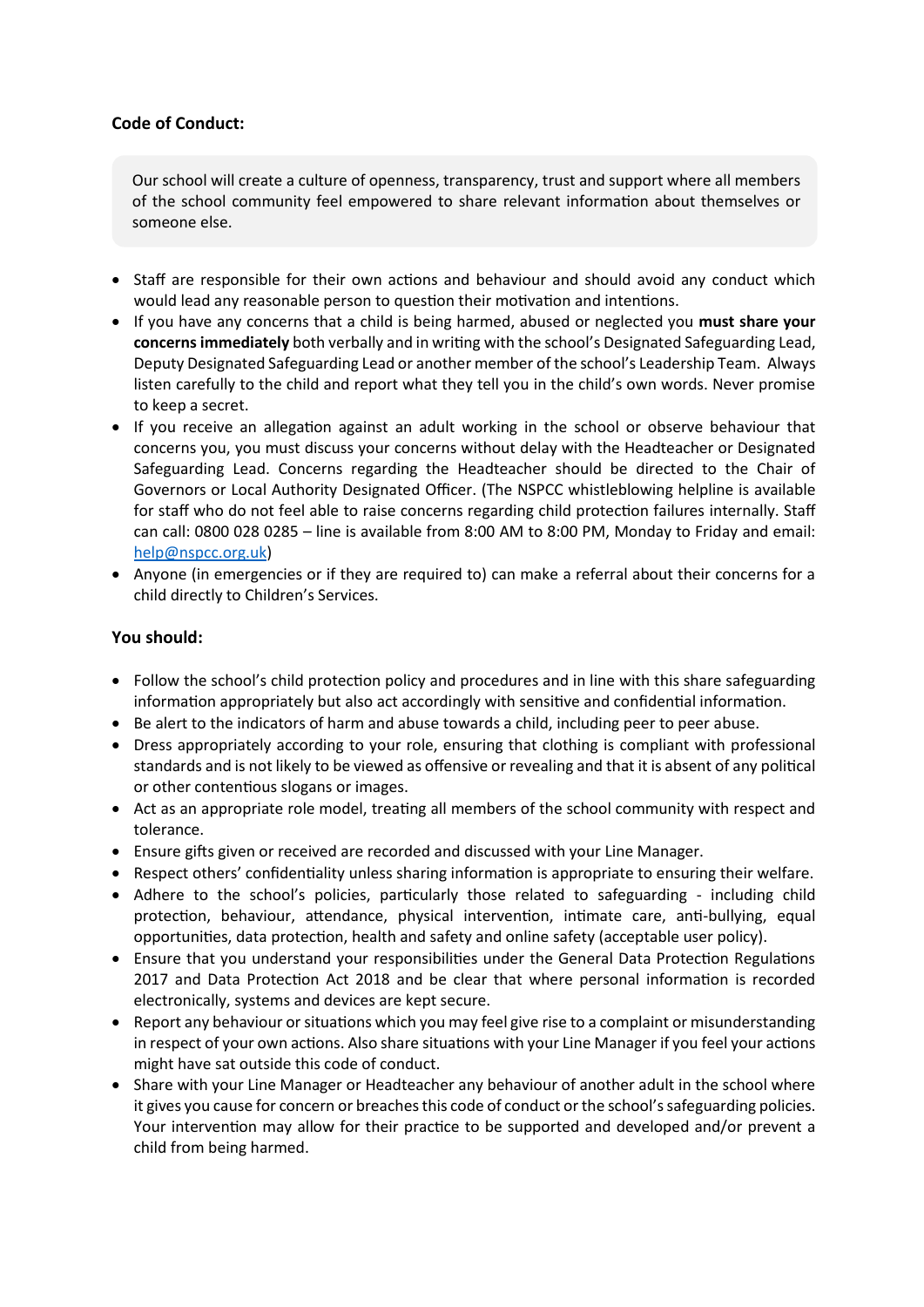- Understand that it may be appropriate to discuss with the Head teacher matters outside of work, which may have implications for the safeguarding of children in the workplace. This includes information about yourself. You must ensure that you are aware of the circumstances where this would be applicable.
- Be aware that behaviour by yourself, those with whom you have a relationship or association, or others in your personal life (in or out of school or online), may impact on your work with children.
- Inform the head teacher of any cautions, convictions or relevant order accrued during your employment, and/or if you are charged with a criminal offence.
- Understand that if you commit a relevant offence that would appear on your DBS certificate or you become disqualified under the Childcare Act 2006 (those staff covered by the scope of the guidance): [www.gov.uk/government/publications/disqualification-under-the-childcare-act-2006](http://www.gov.uk/government/publications/disqualification-under-the-childcare-act-2006) then you must inform your headteacher. (The Childcare Act 2006 does not cover all settings or even all staff within a setting.)

## **Never:**

- Act in a way both at work and/or in your personal life that brings yourself, school or the teaching profession into disrepute.
- Make, encourage or ignore others, making personal comments which scapegoat, demean or humiliate any member of the school community including ignoring any form of peer to peer abuse.
- Use your position to intimidate, bully, humiliate, coerce or undermine any member of the school community. This includes shouting in anger and aggressively to punish them rather than raising your voice to be heard or avoid danger.
- Undermine fundamental British values including democracy, rule of law, individual liberty and mutual respect, and tolerance for those with different faiths, beliefs or from different cultures.
- Develop 'personal' or sexual relationships with children and young people, including making sexual remarks or having inappropriate sexual banter. In addition, the Sexual Offences Act 2003 makes it clear that all members of staff are in a position of trust and would therefore be committing a criminal offence to have a sexual relationship with a young person in full time education/below the age of 18, even if that pupil is over the age of consent.
- Engage in inappropriate conversations with students or share inappropriate personal information about yourself or others.
- Discriminate favourably or unfavourably towards a child.
- Give personal contact details to pupils or communicate outside of school using social networks, email, text, twitter, etc. or meet a young person out of school unless part of a planned school activity with the knowledge of your Line Manager.
- Have conversations on social networking sites that make reference to children, parents or other colleagues at the school or be derogatory about the school. Never make any statements or post images on social networking sites that might cause someone to question your suitability to act as a role model to young people or bring your own or the school's reputation into disrepute. You should never communicate with parents through social network sites and you are strongly advised to declare any existing friendships/relationships to your Line Manager.
- Use personal equipment to photograph children (always use the school's equipment) and ensure any photographs are only stored on the designated secure place on the school's network and not on portable equipment.
- Should not post on the school's website or social media accounts any photographs of children without their consent. (Some children may be put at risk by their whereabouts being made publicly)
- Use your personal mobile phone (or other personal IT equipment) in areas used by children unless in emergencies or under an agreed protocol set out by the headteacher